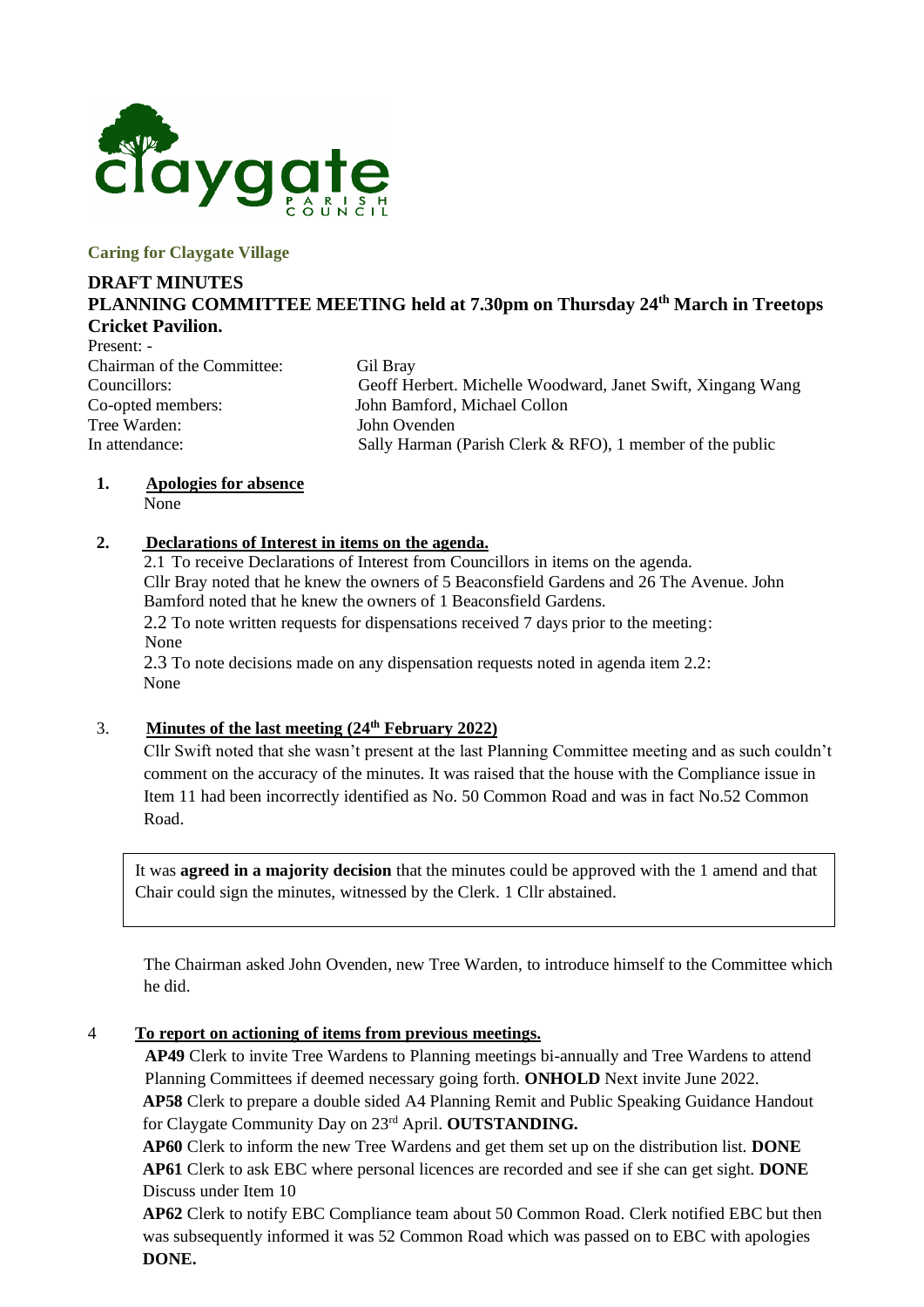### **5. Planning correspondence, notification of applications and outstanding results.**

In addition to correspondence shared within Action Points (APs) and further down the agenda the Clerk had secured extension from EBC Planning Department for CPC feedback until the  $25<sup>th</sup>$  March for 2022/0166 - Consultation - 1 Beaconsfield Gardens & 2022/0265 - 5 Beaconsfield Gardens. She had also received notice of an Elmbridge User Group meeting which took place at 5pm that evening. The aim of the EBC User Group was to inform regular users of the Planning service at Elmbridge of any updates to the way they are working and to share information on common planning issues. Cllr Swift had circulated her invite to Committee members.

The Clerk noted that the final piece of planning correspondence she had received was that she had been copied in on correspondence between Cllr Bray and Rob Robb (South of the Borough Neighbourhood Resident Royal Borough of Kingston Surrey). In it Rob Robb has noted his concerns to SCC Cllr Sugden, who had also been on the email, over the protection of the Green Belt Land that abuts RBK especially the land along the A309 slip road. Rob Robb had expressed that he was keen to meet with SCC Cllr Sugden, Cllr Bray along with local Councillors of Hook, Chessington, Malden Russet and Oxshott. Cllr Bray had responded saying any attendance of meetings would have to be approved by the full CPC Planning committee. Rob Robb had subsequently contacted Tim Naylor the Director of Strategic Planning & Infrastructure Royal Borough of Kingston, copying in the Clerk and Cllr Bray requesting slides from a presentation he had given to South of the Borough which referenced that the RBK Local Plan meets housing targets without having to release Green belt.

**AP63** Cllr Bray to circulate slides if he receives them.

### **6. Applications and Appeals decided since last meeting.**

A report by John Bamford (Appendix A) had been circulated to the Committee ahead of the meeting. The Planning Committee noted the report.

### **7. Applications from Elmbridge Borough Council Weekly Lists [\(https://www.elmbridge.gov.uk/planning\)](https://www.elmbridge.gov.uk/planning) including confirmation of comments sent to EBC: -**

| <b>Application</b><br><b>Number</b> | <b>Address</b>                                                                           | Proposal                                                                                           | <b>Claygate Parish Council Response</b>                                                                                                                       |
|-------------------------------------|------------------------------------------------------------------------------------------|----------------------------------------------------------------------------------------------------|---------------------------------------------------------------------------------------------------------------------------------------------------------------|
| 2022/0265                           | 5 Beaconsfield Gardens<br><b>Claygate Esher Surrey</b><br><b>KT10 0PX</b>                | Single-storey rear<br>extension following<br>demolition of existing<br>conservatory.               | Cilr Bray noted that he wouldn't participate<br>in the discussion as he knew the owners.<br>No Objection, No Comment.<br>Majority decision, 1 Cllr abstained. |
| 2022/0587                           | 5 Merilyn Close<br><b>Claygate Esher Surrey</b><br><b>KT10 0EQ</b>                       | <b>Prior Approval</b><br>Schedule 2, Part 1,<br><b>Class A: Single-storey</b><br>rear extension.   | <b>No Objection, No Comment</b><br>Unanimously agreed.                                                                                                        |
| 2022/0166                           | <b>Beaconsfield Gardens</b><br><b>Claygate Esher Surrey</b><br><b>KT10 0PX</b>           | decking and<br>alterations to<br>fenestration following<br>demolition of existing<br>conservatory. | Rear extension, raised No Objection, No Comment<br>Unanimously agreed.                                                                                        |
| 2022/0576                           | <b>Land at Claygate House</b><br>4 Littleworth Road<br><b>Claygate Esher KT10</b><br>9FP | <b>Tree Preservation</b><br>Order EL:19/38 - Fell 1<br>x Birch.                                    | No objection.<br>Unanimously agreed.                                                                                                                          |

# **w/e 25th February 4 th March, 11th March and 18th March**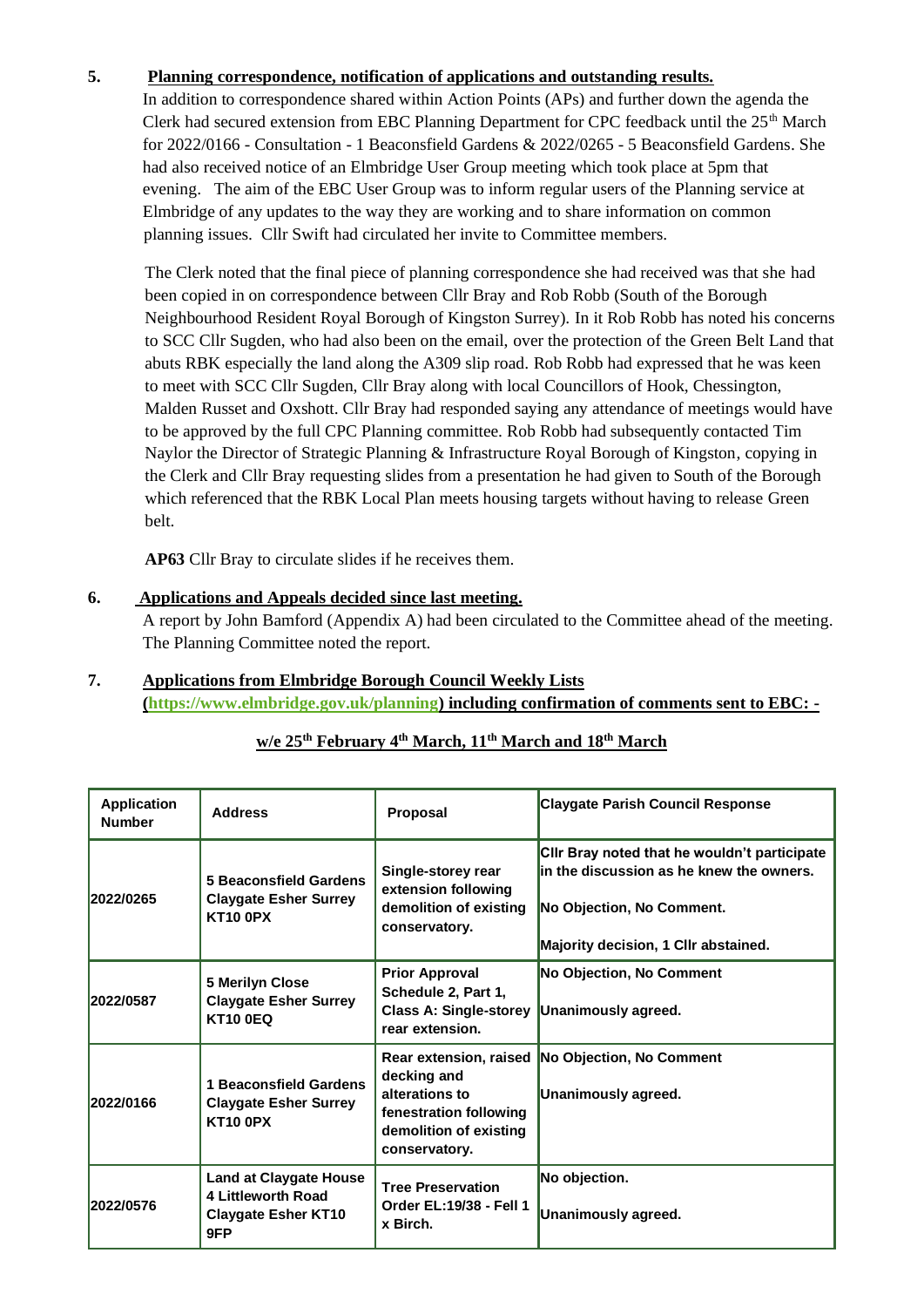| 2022/0234 | <b>7 The Roundway</b><br><b>Claygate Esher Surrey</b><br><b>KT10 0DP</b>        | Single-storey side<br>extension to both<br>sides and alterations<br>to fenestration.                                                                                                                                                                                                                                              | No Objection with comment.<br>Comment: - We trust that the case officer<br>will consider the letter of observation from<br>No 9.<br>Majority agreed. 1 Cllr abstained.                                                                                                                                                                                                                                                                                                                                                                                                                                                                                                                                                 |
|-----------|---------------------------------------------------------------------------------|-----------------------------------------------------------------------------------------------------------------------------------------------------------------------------------------------------------------------------------------------------------------------------------------------------------------------------------|------------------------------------------------------------------------------------------------------------------------------------------------------------------------------------------------------------------------------------------------------------------------------------------------------------------------------------------------------------------------------------------------------------------------------------------------------------------------------------------------------------------------------------------------------------------------------------------------------------------------------------------------------------------------------------------------------------------------|
| 2022/0701 | <b>Ranmore Raleigh Drive</b><br><b>Claygate Esher Surrey</b><br><b>KT10 9DE</b> | Hip-to-gable roof<br>extension, rear<br>dormer window and<br>front rooflights<br>following demolition<br>of existing chimney.                                                                                                                                                                                                     | <b>LDC. No Comment</b>                                                                                                                                                                                                                                                                                                                                                                                                                                                                                                                                                                                                                                                                                                 |
| 2022/0311 | 26 The Avenue Claygate<br><b>Esher Surrey KT10 0RY</b>                          | <b>Variation of Condition:</b><br>2 (Approved plans) of<br>planning permission<br>2021/3012<br>(Householder<br>extension) to lower<br>flat section of roof,<br>raise eaves height on<br>side extension,<br>relocate side<br>rooflights and<br>chimney flue following<br>removal of rear<br>dormer window and<br>front rooflights. | Cilr Bray noted that he wouldn't participate<br>in the discussion as he knew the owners.<br>No objection, No Comment<br>Majority decision. 1 Cllr abstained.                                                                                                                                                                                                                                                                                                                                                                                                                                                                                                                                                           |
| 2022/0332 | <b>6 Cavendish Drive</b><br><b>Claygate Esher Surrey</b><br><b>KT10 0QE</b>     | Two-storey side<br>extension, extend<br>existing garage and<br>convert into living<br>space, pitched roof to<br>replace flat roof over<br>existing front<br>projection and<br>alterations to<br>fenestration following<br>demolition of existing<br>canopy.                                                                       | No Objection with Comment.<br>Comment: - We note that the windows in<br>the extension are not aligned.<br>Majority agreed. 1 Cllr abstained.                                                                                                                                                                                                                                                                                                                                                                                                                                                                                                                                                                           |
| 2022/0384 | Land adjacent to 14 Elm<br><b>Road Claygate Esher</b><br>Surrey KT10 0EH        | <b>Detached two-storey</b><br>building containing<br>two flats with<br>associated parking<br>and bin and cycle<br>store.                                                                                                                                                                                                          | Clerk noted she had been copied into the<br>objection letter from a resident to EBC<br>which Clirs would have seen on the EBC<br>website.<br>No Objection with 5 Comments: -<br>We note that there was a condition<br>in previous Planning Application<br>2021/2707 to obscure glaze the<br>window orientated towards the rear<br>and side of 14 Elm Rd. This window<br>has been enlarged and appears to<br>be the main bedroom window. We<br>request that it is obscure glazed to<br>ensure that there would not be a<br>material loss of privacy.<br>We request a construction traffic<br>management plan due to the<br>increased volume of traffic that<br>goes to the adjacent Community<br>Centre and GP surgery. |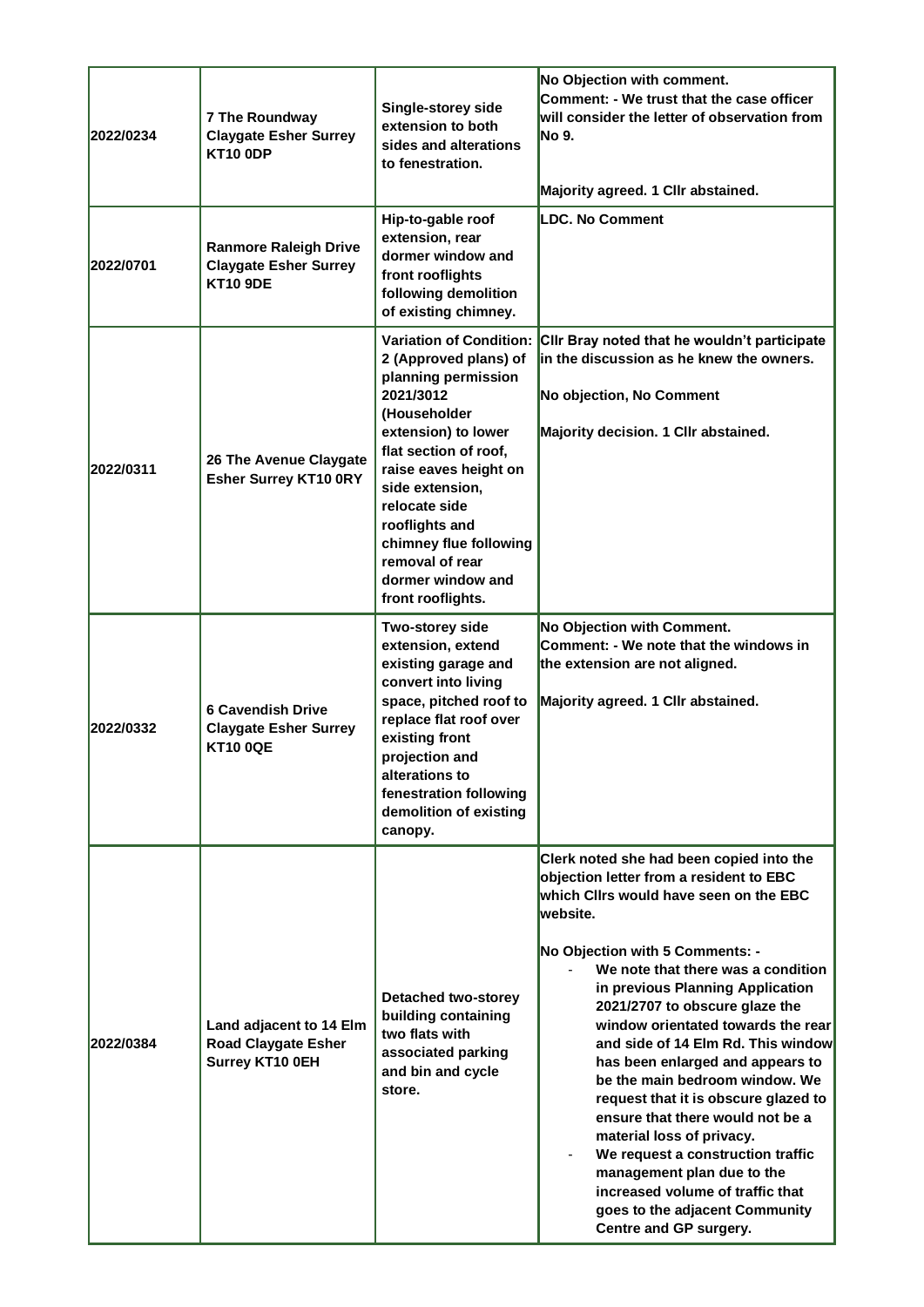|  | We note that the footprint of the<br>proposed development is located<br>much closer to the boundary with<br>Oaken Drive and the Sycamore tree<br>labelled T2 in the Arboriculture<br><b>Report dated 5/12/2019. We</b><br>therefore request an updated<br>Arboriculture report.<br>We note that the shared access<br>drive and proposed development is<br>tight as there is insufficient room<br>for No. 14 to park a vehicle beyond<br>the boundary fence and be able to<br>exit the vehicle.<br>We request permitted development<br>rights are removed. |
|--|-----------------------------------------------------------------------------------------------------------------------------------------------------------------------------------------------------------------------------------------------------------------------------------------------------------------------------------------------------------------------------------------------------------------------------------------------------------------------------------------------------------------------------------------------------------|
|  | Unanimously agreed.                                                                                                                                                                                                                                                                                                                                                                                                                                                                                                                                       |

### **8. East Area Sub Committee Meeting report.**

Nothing for Claygate.

### **9. EBC Planning Committee Meeting Report.**

The Chairman noted that the last EBC Planning Committee had noted the minutes of the Local Plan Working Group on January 13<sup>th</sup> 2022 which had discussed 3 options for the Plan. One of these was the Optimization option [which was the one agreed upon]. Another was "Optimization and small Green Belt Release" and the third was "Optimization and intensification in more sustainable locations". So, it was only recently that the intention of the draft Local Plan was decided. There was nothing noted regarding Claygate in this EBC Planning Committee meeting.

### **10. Licensing Applications in Claygate.**

The Clerk noted that there was a transfer of Premises licence application for Averna. John Bamford noted that this simply meant the name on the licence had been changed within the business. The Clerk had received no alerts via the licencing EBC email system for Claygate.

She updated the Committee on the response she had received from the EBC Planning  $\&$ Environmental Health Department who had responded to the question raised at the last Planning Committee meeting around the recording of personal licences for events just as street parties or weddings. EBC noted that some events may not require a personal licence holder, a street party for instance may not have anyone selling alcohol and if they did, they would probably apply for a Temporary Event Notice where a personal licence holder does not have to be in place. If a personal licence holder did apply for a Temporary Event Notice their details would not show on the online register. Only Premises Licences and Club Premises Certificates show the details of personal licence holders on the licensing online register.

The Clerk informed the Committee that if she ever did receive an EBC licence alert for Claygate she would immediately circulate to Committee members so that they had time to assess before the next Planning Committee meeting.

### **11. Compliance issues.**

The Committee noted that there are 3 Compliance cases open with EBC: - 10 Cavendish Drive, 1 Caerleon Close, 52 Common Road. The Clerk had not received any updates from EBC on these cases.

### **12. Elmbridge Local Plan and agree any action required.**

Cllr Bray updated the Committee. He noted that the Draft Local Plan had been approved for Regulation 19 representation by EBC Council on March 22nd and the good news was that at this stage there was no Green belt release proposed. He noted that it is a draft plan and as such subject to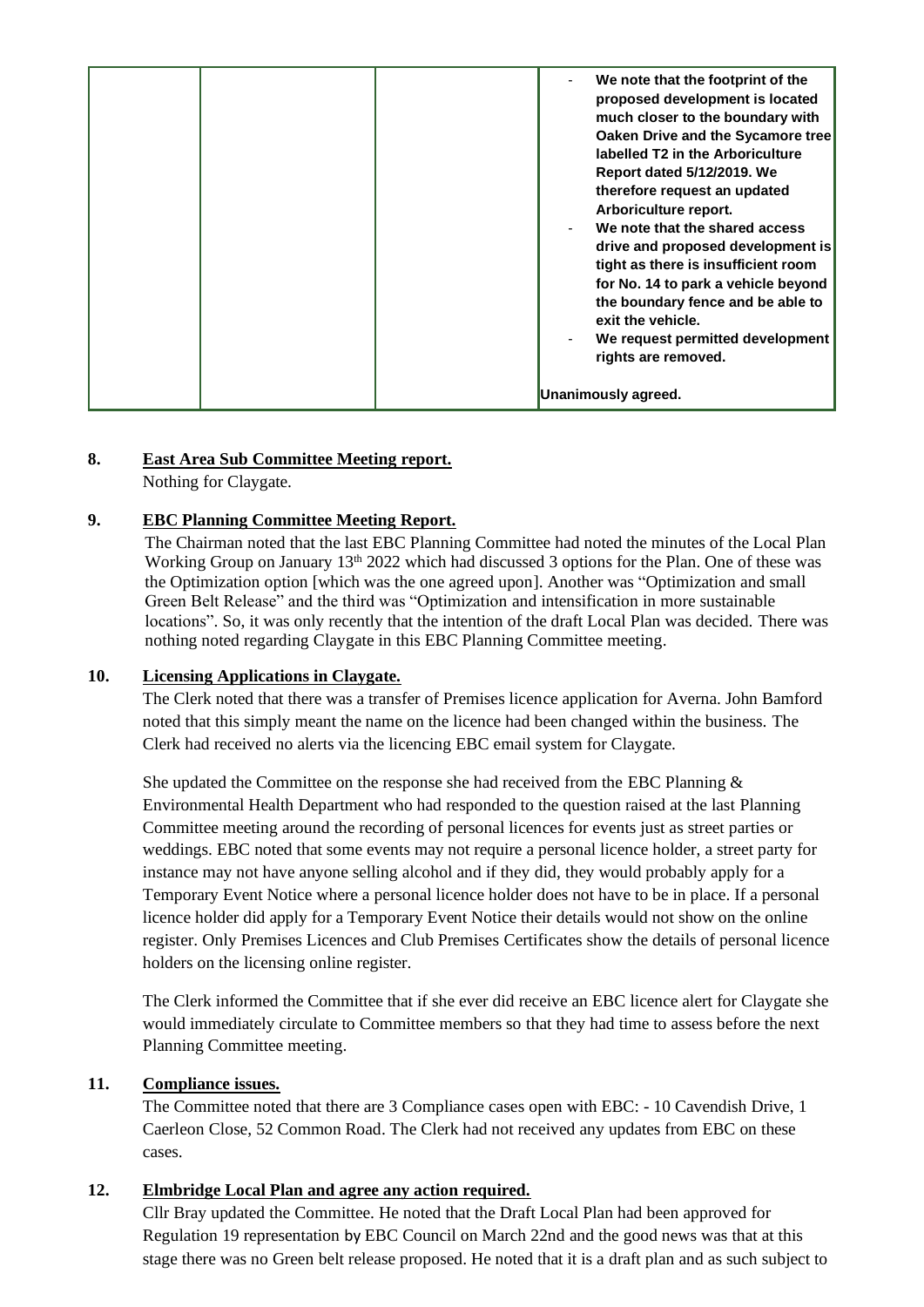change. He had been liaising with Philippa Jarvis, our Planning Consultant. She had informed him that the Draft Local Plan would go to the Planning Inspectorate who would then have a number of options available to him ranging from him/her disagreeing with the plan and redoing it him/herself, through to him/her approving it as a good plan – not withstanding that it only plans to deliver on 73% of the target - and acceptable to proceed. Philippa Jarvis had also advised that – notwithstanding that Representations can only be concerned with the legality and soundness of the draft Plan – it would be possible to signal CPC's acceptance of the plan if it wished to do so. Cllr Bray proposed that Philippa Jarvis attend the next meeting to discuss and agree her role in advising CPC for the benefit of residents in the forthcoming Draft Local Plan process.

It was **unanimously agreed** that Phillipa Jarvis should attend the next Planning Committee to discuss and agree her role in advising CPC for the benefit of residents in the forthcoming Draft Local Plan process.

It was proposed that the next Planning Committee meeting be brought forward from the 21<sup>st</sup> April to the 20th April so that Phillippa Jarvis could attend. The Clerk noted that there would be a cancellation fee from the Village Hall for the meeting room booking. A Cllr noted that he would personally cover the cost of this cancellation fee.

So to accommodate Philippa it was agreed in a **majority decision** to move the next Planning Committee to Wednesday 20<sup>th</sup> April 2022.

**AP64** Clerk to move meeting from the  $21<sup>st</sup>$  April to the  $20<sup>th</sup>$  April and to notify the full council of Philippa Jarvis's attendance.

John Bamford noted that Claygate appeared to be getting a 4% increase in proposed housing stock, when you consider the last recorded figures of housing stock, versus a 7-34% in other areas of Elmbridge.

#### **13. 5G Masts and agree any action required.**

Cllr Bray, Cllr Swift, John Bamford and Michael Collon had all attended the EBC Planner User Group Zoom meeting that evening where 5G masts had been on the agenda. Paul Falconer, EBC Planning, confirmed he had been making contacts with 5G providers. The Committee noted that a recent change in rules for 5G masts would come into effect on the 4<sup>th</sup> April 2022 which would see a further relaxation of the rules on 5G mast installation.

Following approval at the full Council meeting on the 10<sup>th</sup> March 2022 Cllr Bray had written to a number of 5G mast providers requesting to see their roll-out plan for our village and the immediately surrounding area and to ask if someone would be willing to come to meet with us to discuss the matter. He had received communication from Femi Ogunbiyi Senior Policy and Public Affairs Manager at BT confirming that BT don't have rollout plans at present but gave Cllr Bray the name at Mobile UK (Trade Body).

**AP65** Cllr Bray to update Paul Falconer on the contacts he had made with 5G mast providers to ensure alignment and to continue to try and secure roll out plans and/or engagement from providers.

### **14. Clarification of rules for when Planning Applications go to EBC sub-committee and agree any action required.**

The Committee noted that CPC had yet to hear back from Kim Tagliarini, Head of EBC Planning, on the next step outlined at the EBC/CPC Bi-Annual meeting held on the 25th February 2022 where she had agreed to send links to the minutes of the meeting where the Scheme of Delegation and Thresholds for the Planning Committee amends were agreed and to confirm what communications had occurred to CPC at the time of the changes. The Committee noted that the CPC Planning Remit and Planning Process and Public Speaking guidelines documents all matched the EBC Constitution and not what was on the EBC website, as the EBC Constitution was the legal document.